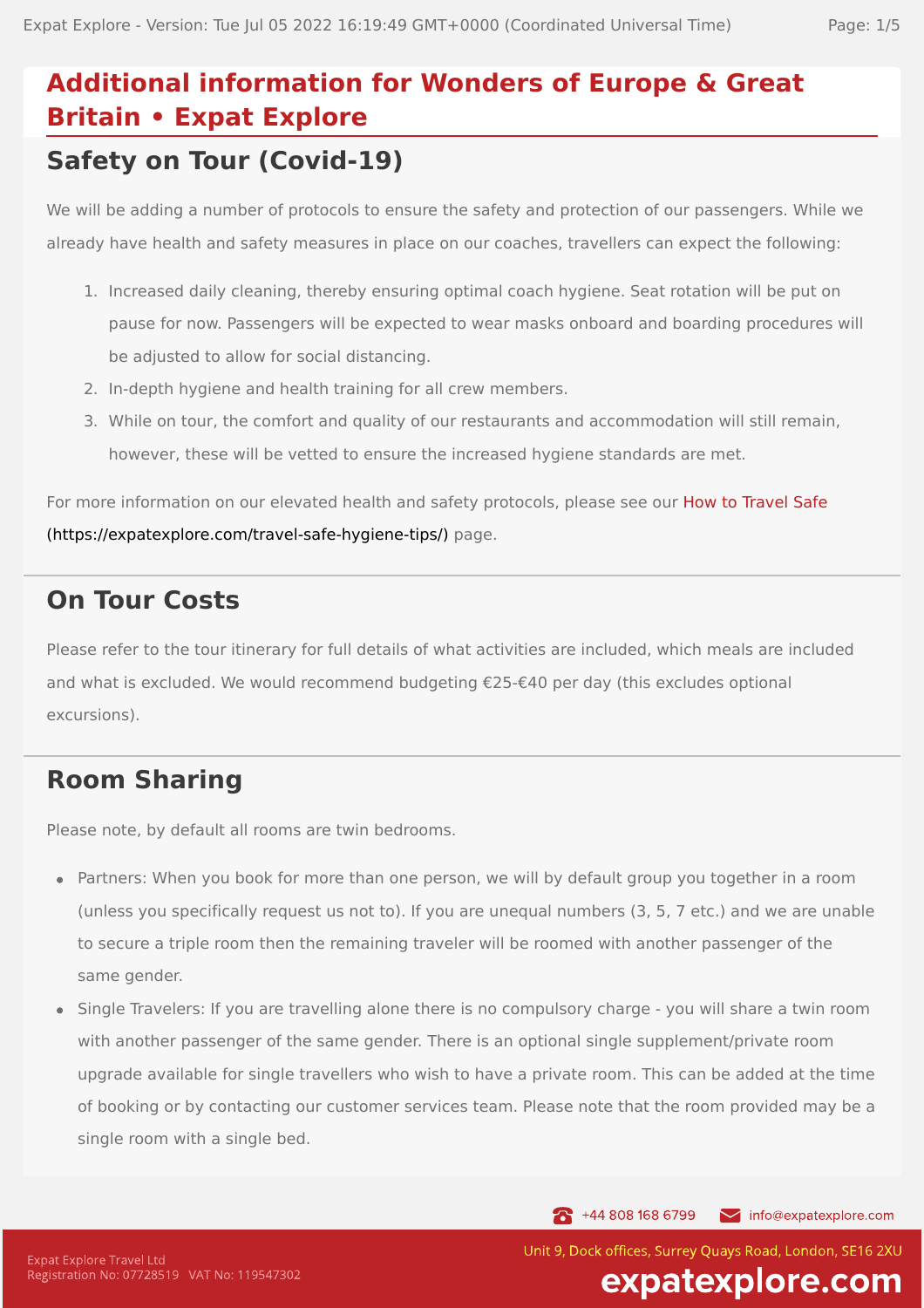Triple Room requests: We can generally provide a triple room on request; however it is not guaranteed to be available in every destination. Please contact our customer services team to request a triple room. Please note that in some hotels, the triple may be a double and a single bed, or the third bed may be a pull-out or bunk-bed. Where we cannot provide a triple room the rooming will consist of one twin room and the third passenger sharing with another single traveller of the same gender.

#### **Free Time**

On this tour, you will enjoy some free time to explore at your own pace. Free time gives you the opportunity to see more of a destination. This is a chance to embark on one of Expat Explore's popular optional excursions or simply see aspects of a city, town or destination that interest you but are not included on the tour itinerary.

#### **Optional Excursions**

Filling your free time with optional excursions is popular with Expat Explore travellers. Your itinerary will list the excursions on offer and your tour leader will be able to give you more details on the excursion. All of our optional activities have been expertly chosen to ensure they will give travellers a unique, safe, fun and memorable experience. Many travellers opt-in for various optional excursions so you will most likely have the comfort of spending more time with a group you are already familiar with.

#### **Explore Your Way**

Travellers are also able to set off on their own during free time. This is your opportunity to spend your time however you would like; visit a museum, try out the local cuisine or take a stroll around new neighbourhoods. You can even revisit spots included in the itinerary that you really enjoyed the first time! Your tour leader is on hand with great recommendations. The choice is yours to make the most of your free time!

#### **Visas**

Certain nationalities may require a visa(s) for this tour. Please see our visas page [\(https://expatexplore.com/visas/\)](https://expatexplore.com/visas/) for more information. It is your responsibility to contact the relevant embassies to confirm your visa requirements. We provide support documentation upon request. Simply contact us [\(https://expatexplore.com/contact-us/\).](https://expatexplore.com/contact-us/)

#### **Passports**

144 808 168 6799 info@expatexplore.com

**Expat Explore Travel Ltd** Registration No: 07728519 VAT No: 119547302 Unit 9, Dock offices, Surrey Ouays Road, London, SE16 2XU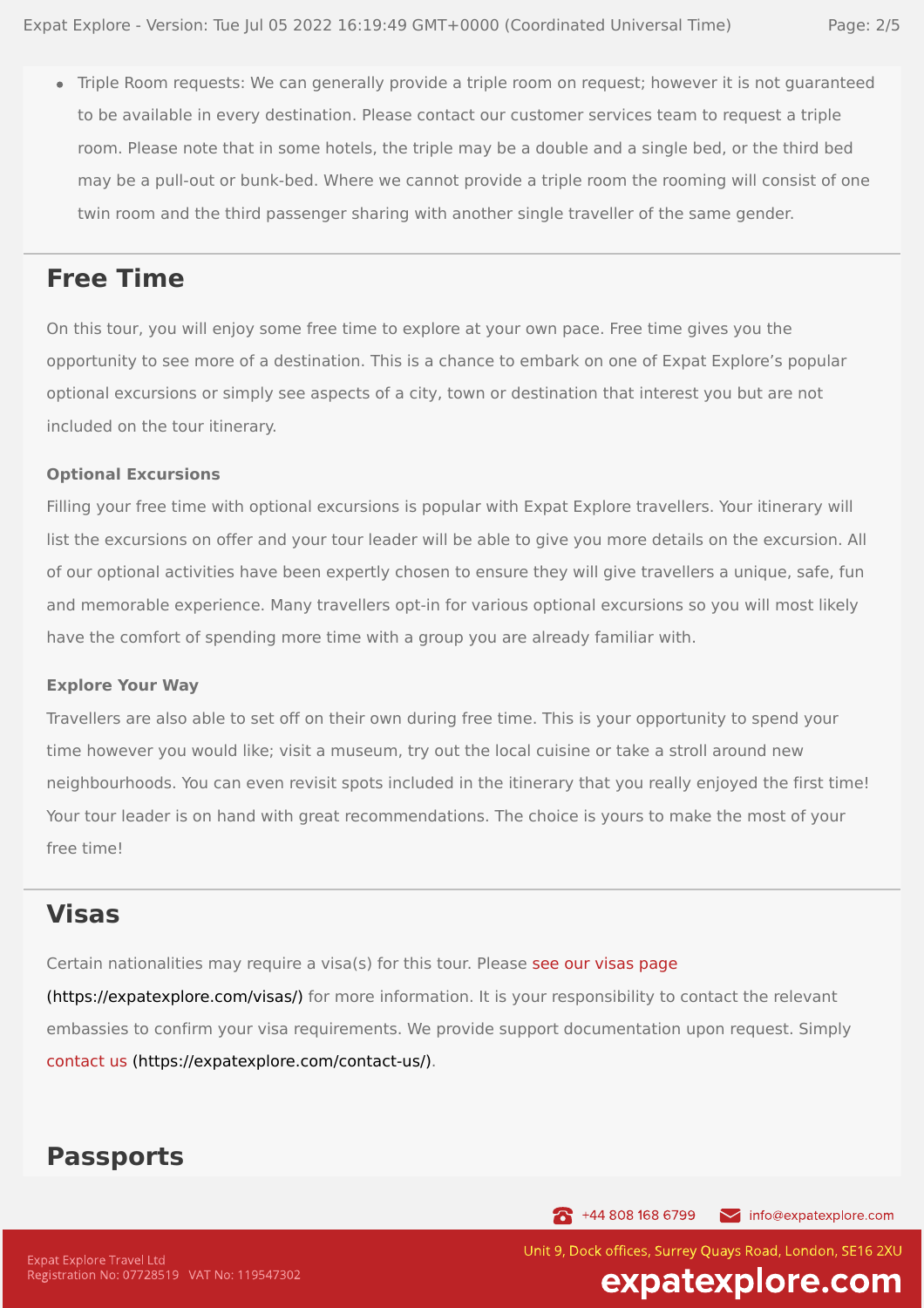This should be valid for at least six months after you have returned home from your trip. You should also have several blank pages as Visas and entry/exit stamps can take up a whole page.



144 808 168 6799 info@expatexplore.com

**Expat Explore Travel Ltd** Registration No: 07728519 VAT No: 119547302 Unit 9, Dock offices, Surrey Quays Road, London, SE16 2XU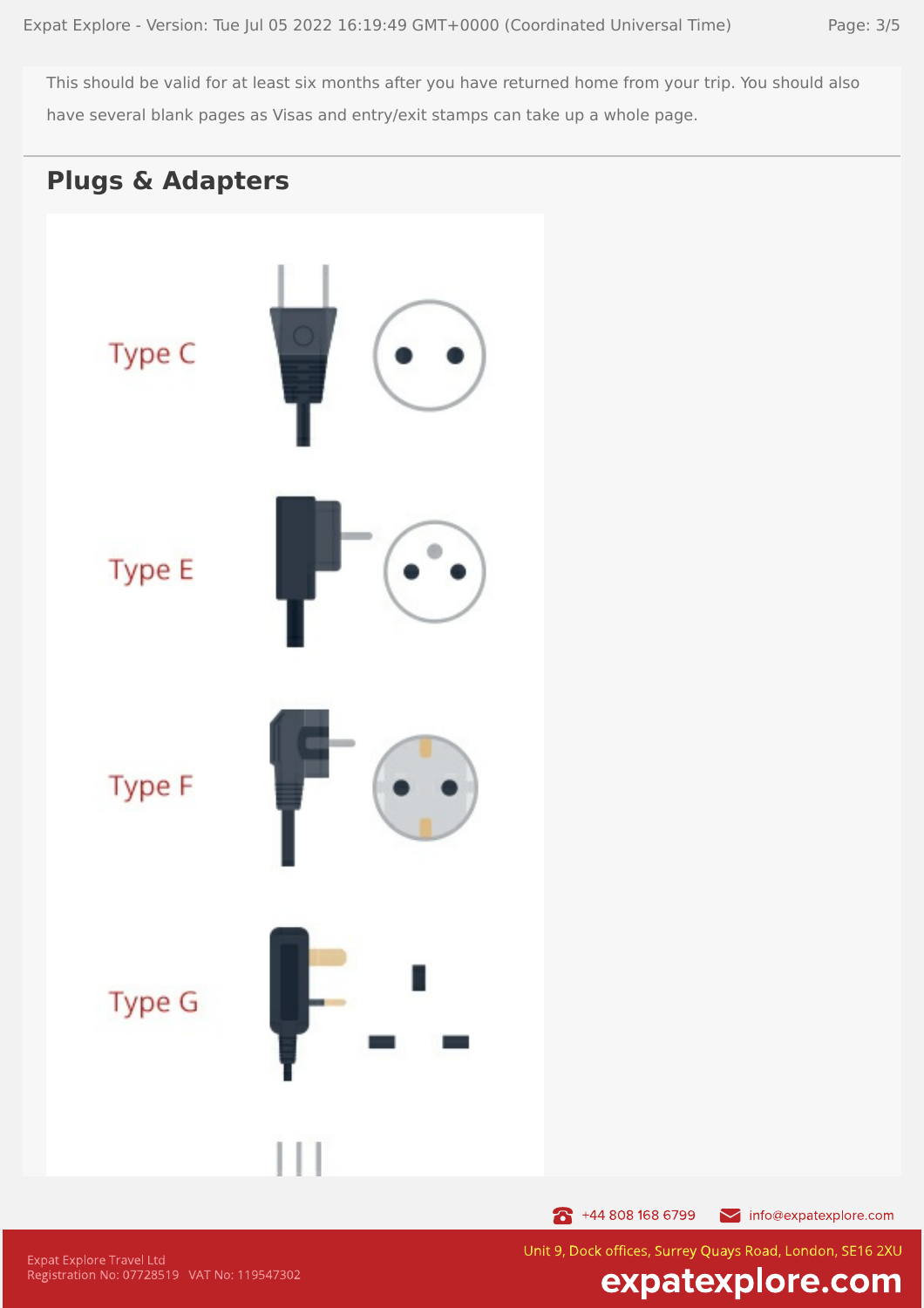

### **Pre-Departure Information**

Your tour starts and finishes in London. Please have a look at our essential tour information page [\(https://expatexplore.com/tours-help/?t=30069\)](https://expatexplore.com/tours-help/?t=30069) for detailed information.

# **Excluded**

#### **International flights**

Travel to the start point and from the end point is not included. We recommend using Sky Scanner to find the best deals on international flights.

#### **Travel insurance**

For a relatively small price, travel insurance provides you with the peace of mind so that you can enjoy your tour without any worries. All passengers travelling on an Expat Explore tour are required to have valid travel insurance cover, and you are responsible for arranging your own insurance - if you need assistance please contact our Customer Service [\(https://expatexplore.com/contact-us/\)](https://expatexplore.com/contact-us/) team who will be able to put you in touch with our travel insurance partners.

# **Children On Tour**

Please note: No children under 10 years of age are allowed on Expat Explore tours.

144 808 168 6799 info@expatexplore.com

Unit 9, Dock offices, Surrey Ouays Road, London, SE16 2XU